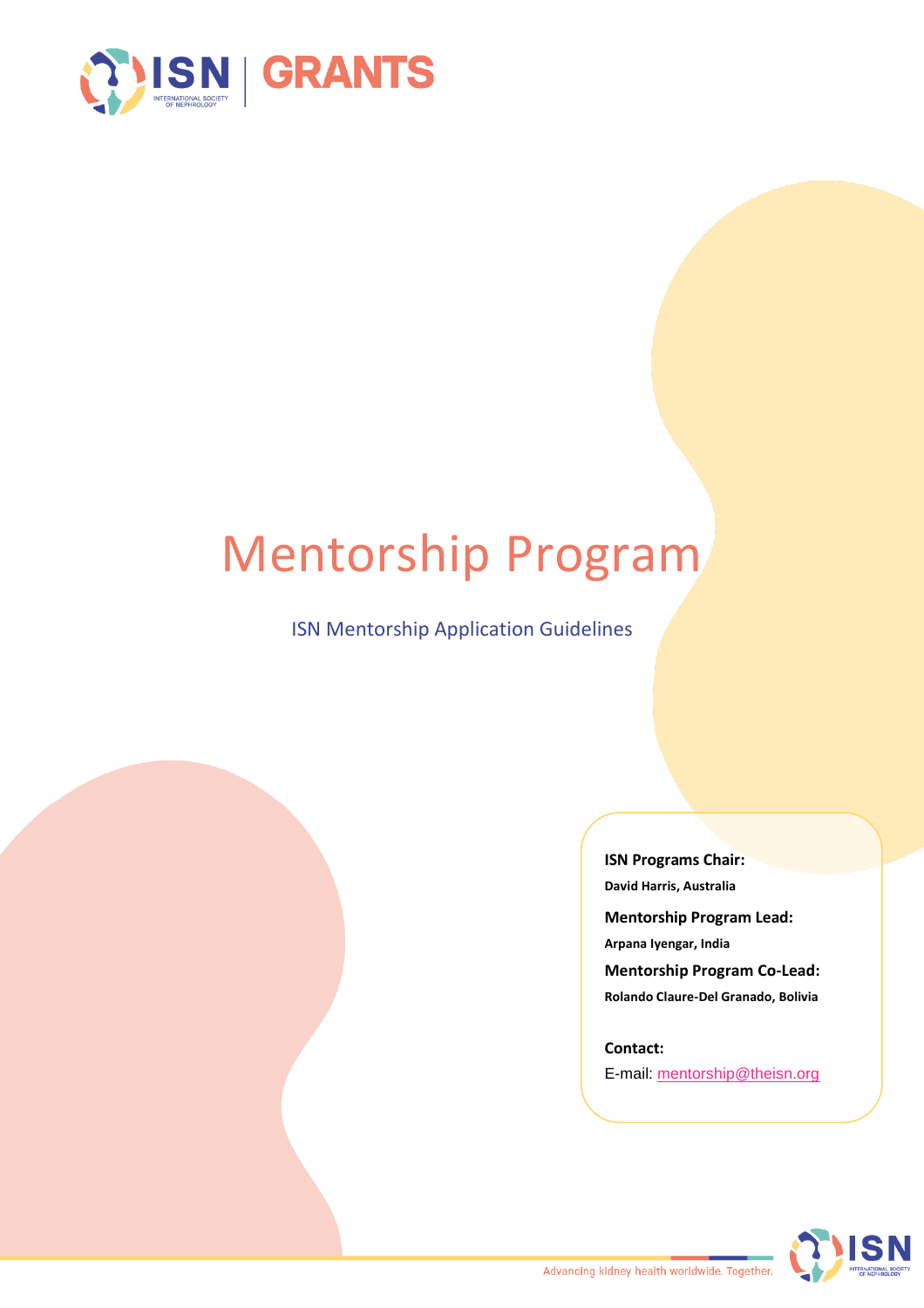## **Table of Contents**

| 2) |                                                                       |
|----|-----------------------------------------------------------------------|
| 3) |                                                                       |
| 4) |                                                                       |
| 5) |                                                                       |
|    |                                                                       |
| 6) | Tips on establishing a good relationship between mentor and mentee  5 |
|    |                                                                       |
| 7) |                                                                       |
| 8) |                                                                       |
| 9) |                                                                       |
|    |                                                                       |

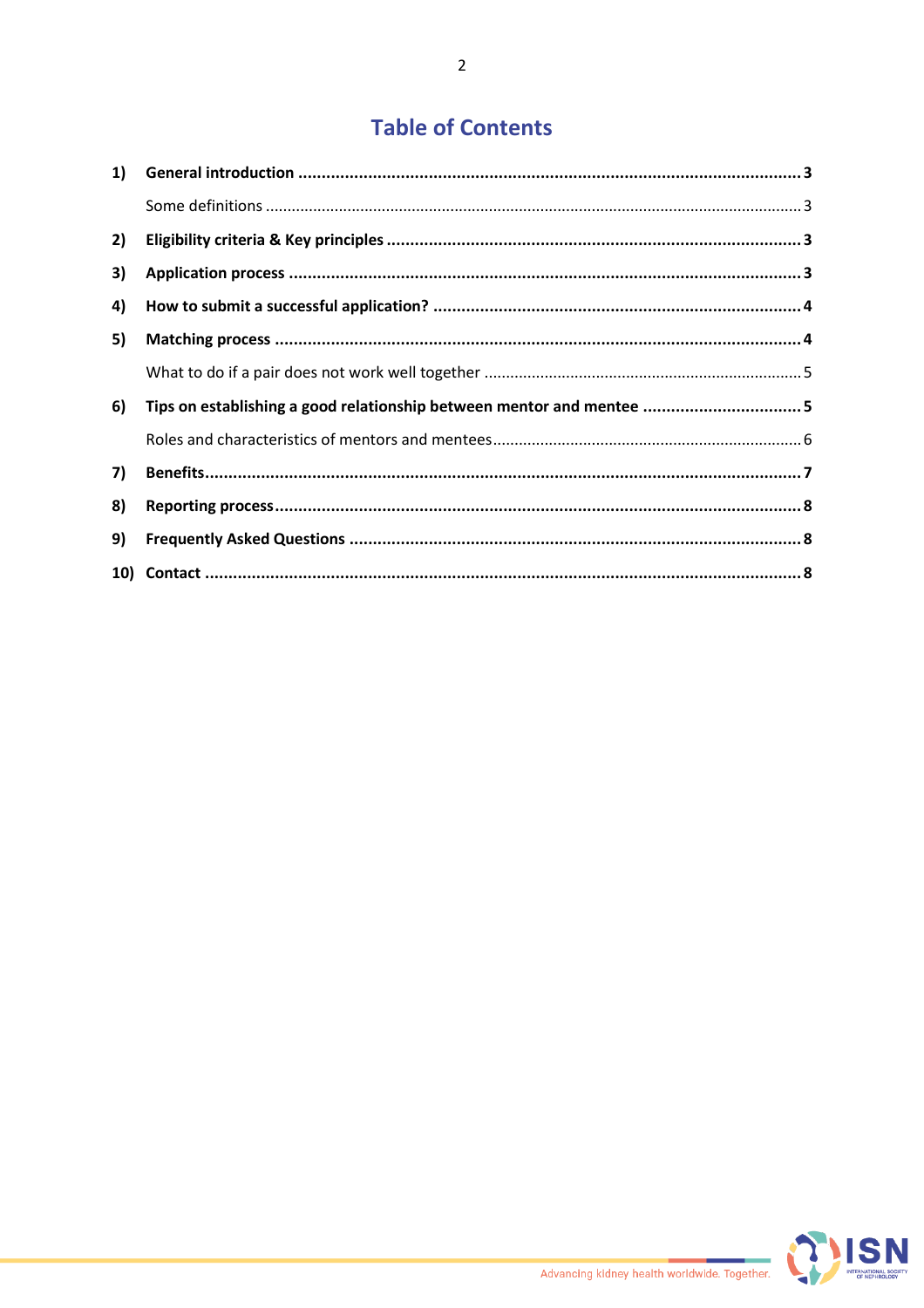# 1. GENERAL INTRODUCTION

The ISN Mentorship Program aims to foster expertise-sharing and expertise-building relationships in the field of nephrology. Through this program, ISN members connect with the ISN global community and build mutual learning partnerships raising understanding of the global nature of kidney health and care and the various contexts in which they occur. Mentees can work on their specific professional goals together with a mentor, while mentors can develop their coaching and leadership skills.

Through the ISN Mentorship Program, ISN members receive guidance to improve the areas they need to grow in. The following areas are just a few examples of what mentors and mentees can focus on: clinical practice, basic science, renal pathology, clinical research, research methodologies, writing and reviewing competences, leadership development, general career advice, digital skills, etc.

## SOME DEFINITIONS:

*Mentor:* An experienced nephrologist or health worker providing guidance to a less experienced nephrologist or health worker (a mentee).

*Mentee*: A nephrologist or health worker seeking support and advice from a more experienced nephrologist or health worker (a mentor).

# 2. ELIGIBILITY CRITERIA & KEY PRINCIPLES

Both mentors and mentees must be active ISN **Members** or **Associate Members** in good standing to apply to the Mentorship Program.

- Open to all ISN Members and Associate Members from all regions (including HIC);
- No age limit for mentees and mentors;
- Priority consideration for relationships within the same region (unless not relevant).

## 3. APPLICATION PROCESS

Application forms (a separate form is housed for mentors and mentees) can be found on the online platform: **http://programs.theisn.org/**

One needs to sign up on the platform to access the forms.

- Mentors can apply all year long.
- For mentees, *the deadlines to apply is on 1 st September and 1 st March of each year*. The application platform usually opens 1 month before the deadline.

The following forms need to be submitted:

- *1. Application form* includes 3 parts: Personal and Professional information / Areas of expertise (for mentors) OR Area of interest (for mentees) / Motivation & Details about the Mentorship Program
- 2. *Upload your CV* in pdf format.

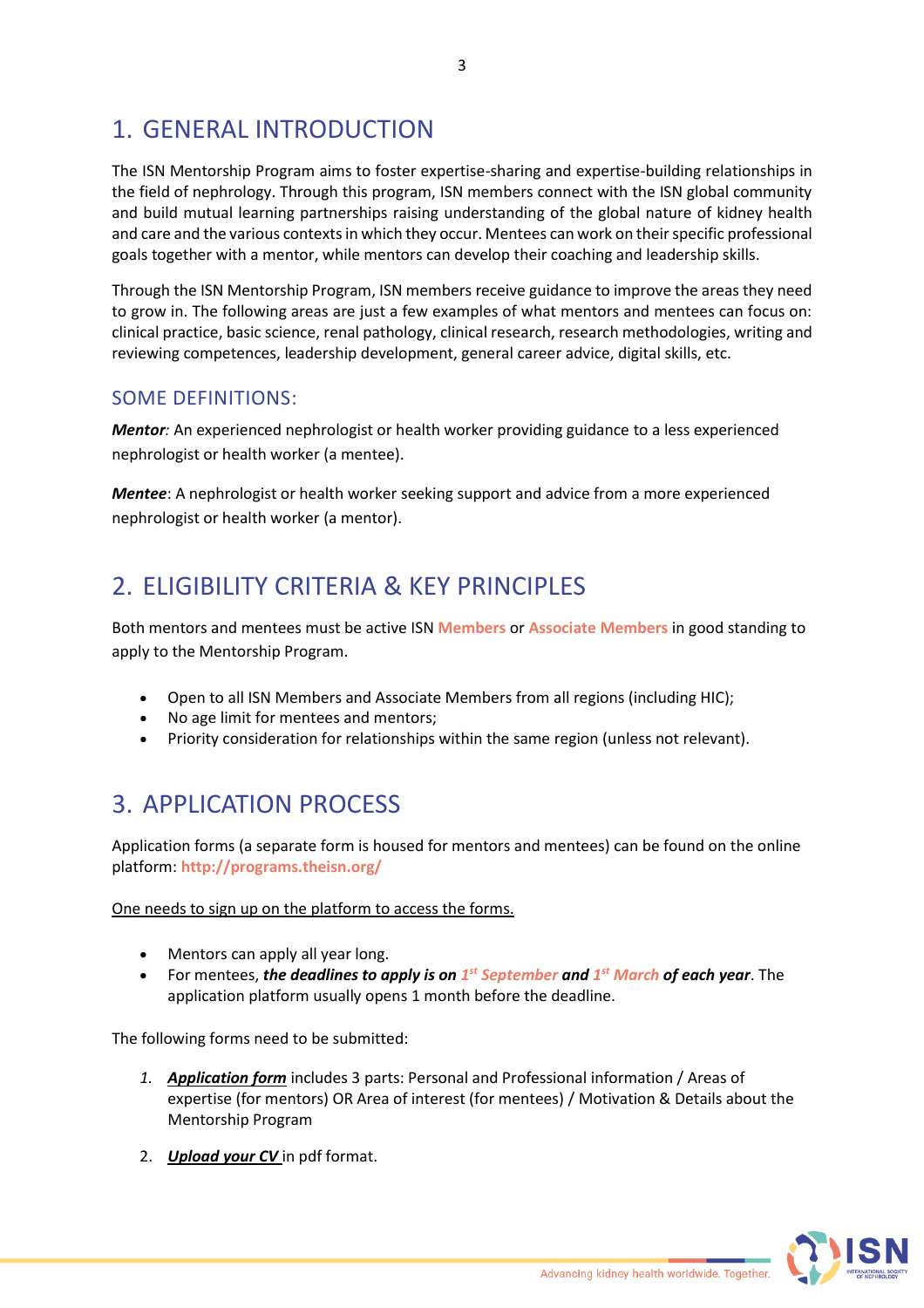# 4. HOW TO SUBMIT A SUCCESSFUL APPLICATION?

The ISN Staff will first review the applications and ensure the applicants are active ISN members in good standing. The Mentorship Program Advisory Group will then review and approve all the applications (for both mentors and mentees) and give special attention to:

- *For Mentors:* Key careers achievements (publications, career milestones), experience, areas of expertise, and motivations to be a mentor.
- *For Mentees:* Objectives, timeline, areas of interests, and motivations to be a mentee.

Please note that in order to be approved in the Mentorship Program but also to be matched properly, it will be essential to carefully identify your expertise (in the case of the mentors) or the expertise sought after (in the case of the mentees).

For the mentee, defining clear objectives and a timeline attached to those will be key to submitting a successful application and establishing a good relationship with the mentor.

If your application is rejected, the ISN staff will contact you, give you some constructive feedback on how to improve your application and invite you to apply again.

# 5. MATCHING PROCESS

After reviewing each application for eligibility, the Mentorship Advisory Group will aim to establish a suitable mentor-mentee pairing for the successful applicants as based upon the responses received in the forms.

Please note that the mentees can pick 3 mentors from a list (by order of preference) that will be made available to them during the application process or are free to suggest other people as long as they are ISN members in good standing.

The matching will therefore be based on the following criteria:

- Pick of mentors (by order of preference) by the mentees (when available)
- Common area of interest & expertise
- Corresponding timelines & objectives
- Similar language & region encouraged (when possible)

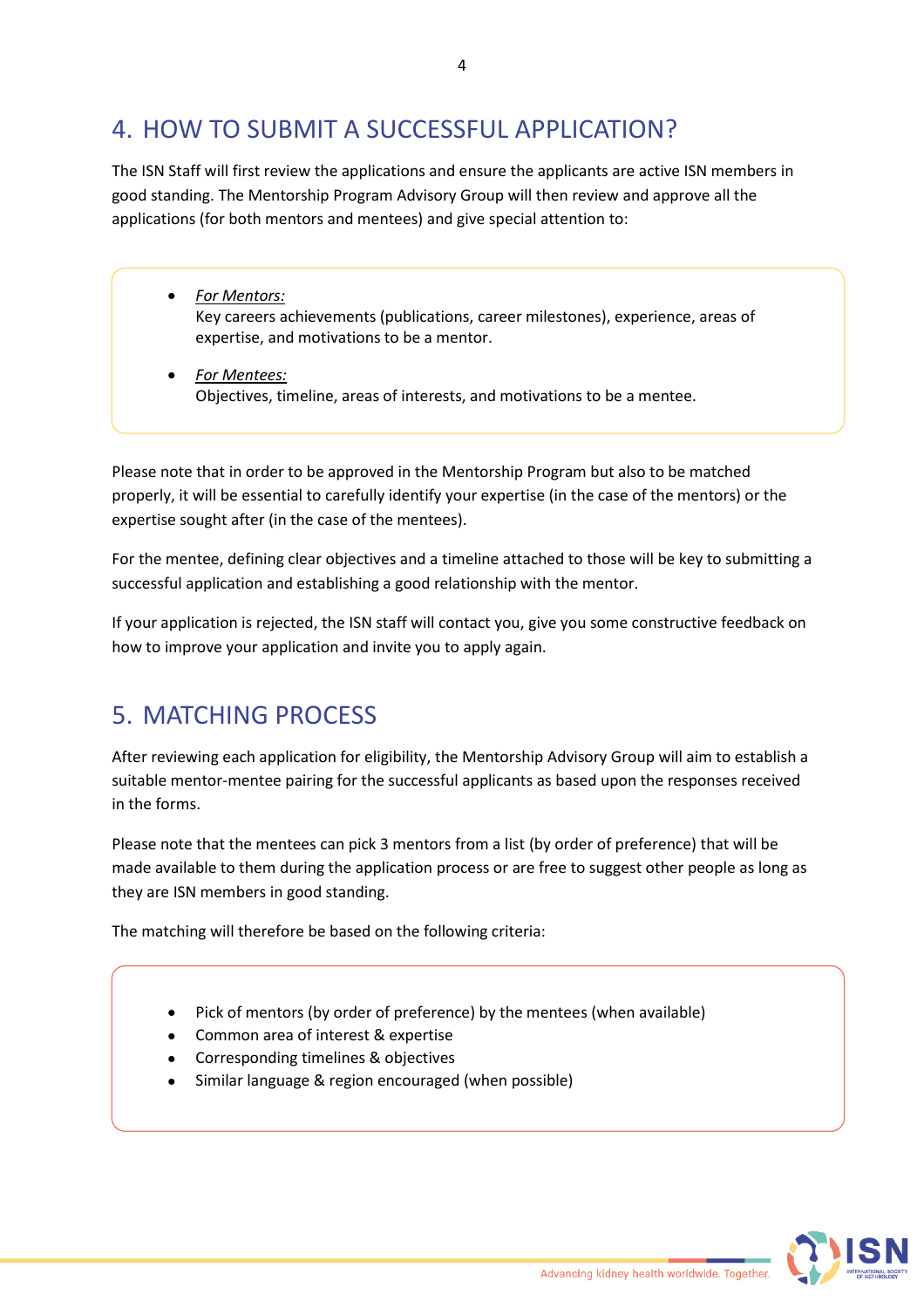Once the matching will be recommended by the Mentorship Advisory Group, the Mentors will be given the opportunity to agree to a proposed mentee before the match is made official.

If no suitable match is readily available, the applicant will remain active in our program until the time that a match can be made with a suitable partner.

## WHAT TO DO IF A PAIR DOES NOT WORK WELL TOGETHER:

Despite all the precautions taken above, the mentor or mentee should simply inform the ISN staff if a relationship is not successful. The Mentorship Advisory Group will subsequently propose another matching for both the mentee and the mentor. Please note that the new matching may not be immediate and may need to wait until the next application period.

# 6. TIPS ON ESTABLISHING A GOOD RELATIONSHIP BETWEEN MENTOR AND MENTEE

ISN facilitates the development of supportive relationships by providing a platform and pairing individuals who need to develop specific competences with experienced professionals who can offer valuable guidance and advice. ISN also provides guidelines to help mentors and mentees build a successful partnership. The success of the program very much depends on the pairs' commitment and efforts.

We recommend following these tips to establish a successful relationship:

- **Organize a get-to-know-you session** to introduce yourselves, define your responsibilities, and build an environment of trust. Another important aspect will be to agree on the basic rules of cooperation (frequency of the interaction, communication platform, etc.).
- **Establish mutually agreed upon objectives** that will be the basis for the mentoring activities. It will be important for the both the mentee and mentor to explore their goals and expectations for the relationships.
- **Set up a duration for the mentoring.** Agreeing on a timeline depending on what your objectives are will be important depending on your project. We recommend at least 6 months to a year minimum for a meaningful relationship.
- **Collaborate to solve problems.** Mentors should provide constructive feedback to mentees on goal progression, and mentees should feel like active participants allowed to choose which plan to put into action. Open, respectful, and supportive communication is essential to this process.

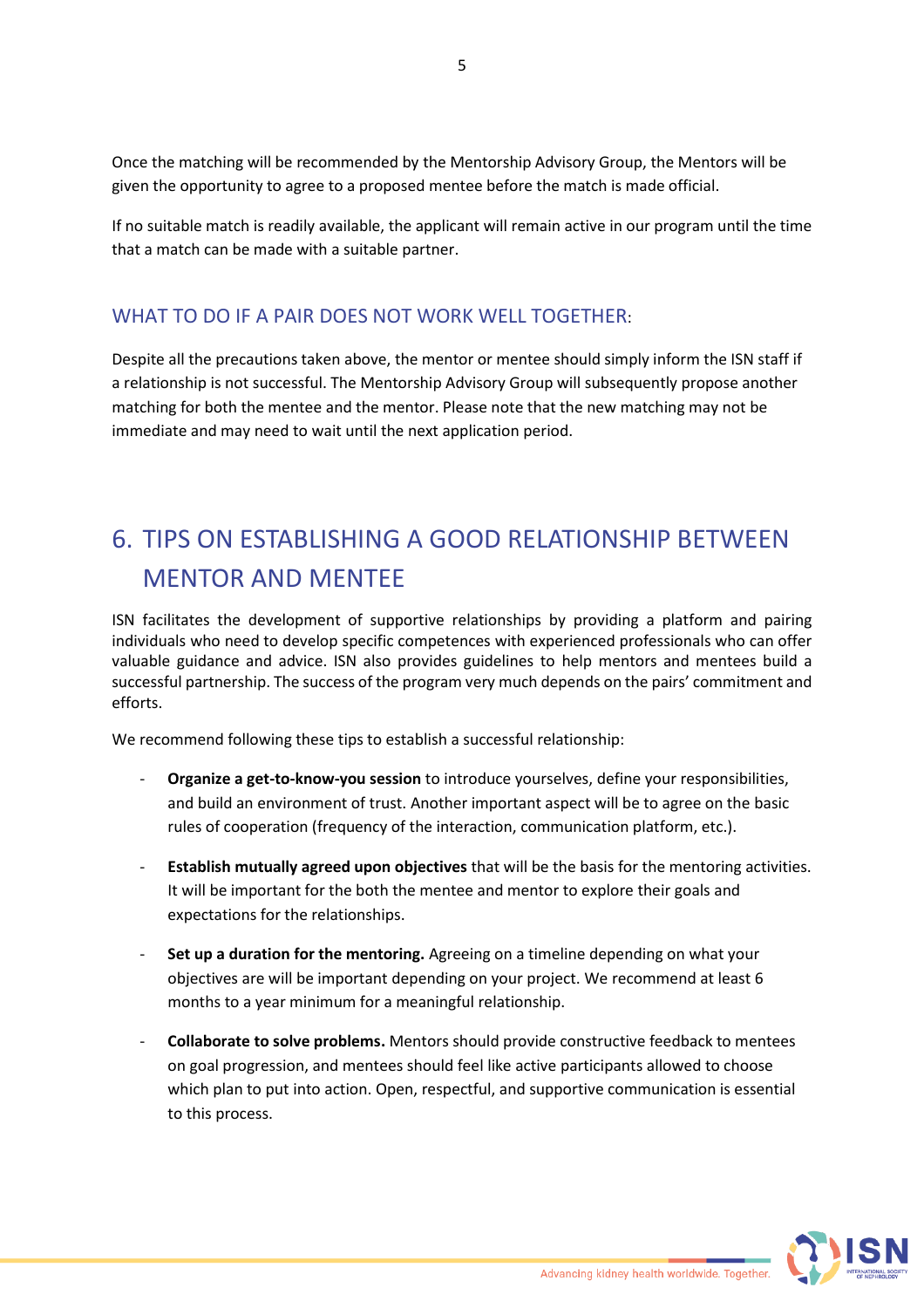## ROLES AND CHARACTERISTICS OF MENTORS AND MENTEES:

- The **mentors** should adjust their role to meet the mentee's needs and offer their help in different areas such as career development, networking, guidance, counselling, etc.
- The **mentees** should be fully involved and active in the relationship. They have to be aware of what they want from the relationship and able to formulate clearly in order for the mentor to be truly helpful.

#### **Below are some qualities we are looking for both mentors and mentees:**



- Is positive, honest, patient and an active listener;
- Lets the mentee speak and does not monopolize the discussion;
- Has empathy and is open to learning from the mentee;
- Respects the mentee's cultural background;
- Admits when they cannot answer questions;
- Avoids judging and moralizing.

**A Good Mentee:**

- Is positive, curious and an active listener;
- Is consistent in meetings with the
- Is able to formulate clearly their objectives;
- Is open to suggestions and other points of views;
- Is willing to improve and further develop;
- Has an active role with the mentor.

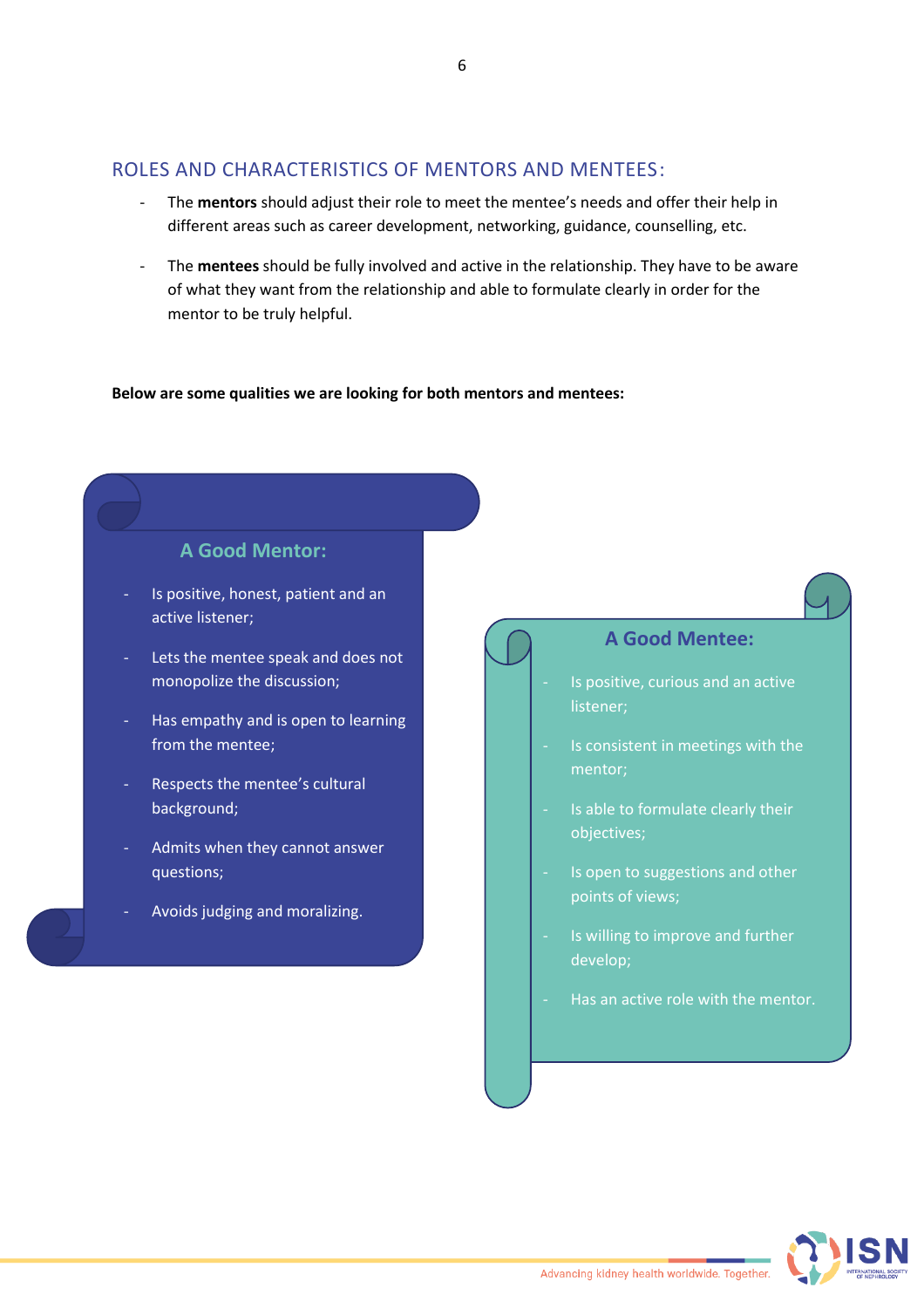## 7. BENEFITS

**Please note that there is no financial support attached to the ISN Mentorship Program.** 

However, enrolling in the Mentorship Programs gives you access to some in-kind benefits:

- *Certificates*
	- $\circ$  Certificates will be issued to mentors when they are first accepted into the Program.
	- $\circ$  Certificates of completion will be provided after finishing a successful mentorship relationship (depending on the duration, 1 year for instance)

## • *Priority access to ISN Programs*

Please be aware that an application is not guaranteed a successful outcome since the criteria of the Programs prevail and they remain competitive in nature. Priority consideration will be given in the review process of the following programs:

- o [Clinical Research Program and Scientific Writing Course](https://www.theisn.org/in-action/grants/isn-clinical-research/) supports research and education initiatives involving nephrologists, health workers, and local authorities in low and middle-income countries.
- o [Educational Ambassador Program](https://www.theisn.org/in-action/grants/educational-ambassadors/) offers support for a specific hands-on training by an expert for up to four weeks to advance new initiatives, skills or services.
- o [Fellowship Program](http://fellowship.theisn.org/) gives physicians from disadvantaged parts of the world the opportunity to pursue essential nephrology training abroad to advance kidney care in their home region.
- o [Sister Centers Program](https://www.theisn.org/in-action/grants/sister-centers/) provides educational support and guidance to centers in need within the developing nephrology community by pairing them with established centers to form supportive partnerships.
- o [Emerging Leaders Program](https://www.theisn.org/in-action/grants/emerging-leaders/) provides early-career professionals in integrated kidney care the opportunity to work with international experts in the field to become qualified for a leadership role in the advancement of global kidney care.

#### • *Priority for grants to attend WCN and ISN Frontiers*

- o Mentors and Mentees are given *priority* points to receive either travel or virtual grants for WCN and ISN Frontiers Meetings. The grants are reserved for ISN members in good standing and for the benefit of physicians and scientists who are residents of low- and middle-income countries. The final decision is based on other several scoring criteria which include successful abstract(s) submission, age, and current and/or past participants in ISN Programs. Note that the maximum number of grants that any individual may receive in a lifetime is limited to 3.
- $\circ$  For both WCN and Frontiers, Mentorship Program participants should directly apply to the events' organizers via the official relevant websites. The actual arrangements and confirmations are announced via a personal letter from the WCN/Frontiers' organizers.